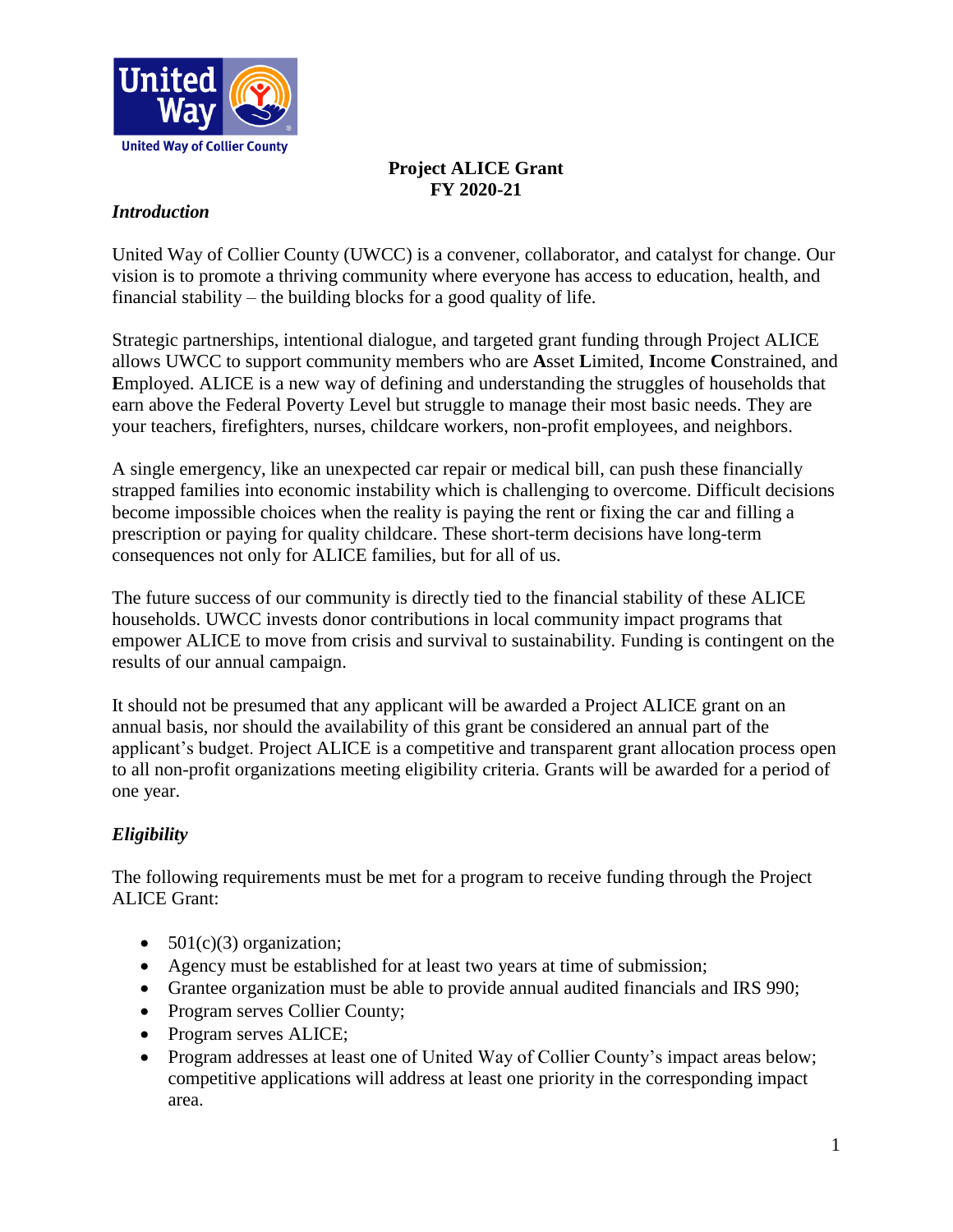

## *Investment Priorities*

| <b>Impact Area</b>         | <b>Priorities</b>                                                                                                                                                                                        |
|----------------------------|----------------------------------------------------------------------------------------------------------------------------------------------------------------------------------------------------------|
| <b>Education</b>           | 1. Early Childhood (k-3)<br>2. After School Programs<br>3. Adult Literacy / Empowerment<br>4. Vocational-technical Training                                                                              |
| <b>Health</b>              | 1. Access to Healthcare<br>2. Mental Health<br>3. Domestic Violence Prevention and Intervention<br>4. Health Education                                                                                   |
| <b>Financial Stability</b> | 1. Job Placement and Skills Training<br>2. Financial Empowerment<br>3. Legal Support<br>4. Basic Needs Support<br>a. Shelter and Affordable Housing<br>b. Transportation Access<br>c. Food accessibility |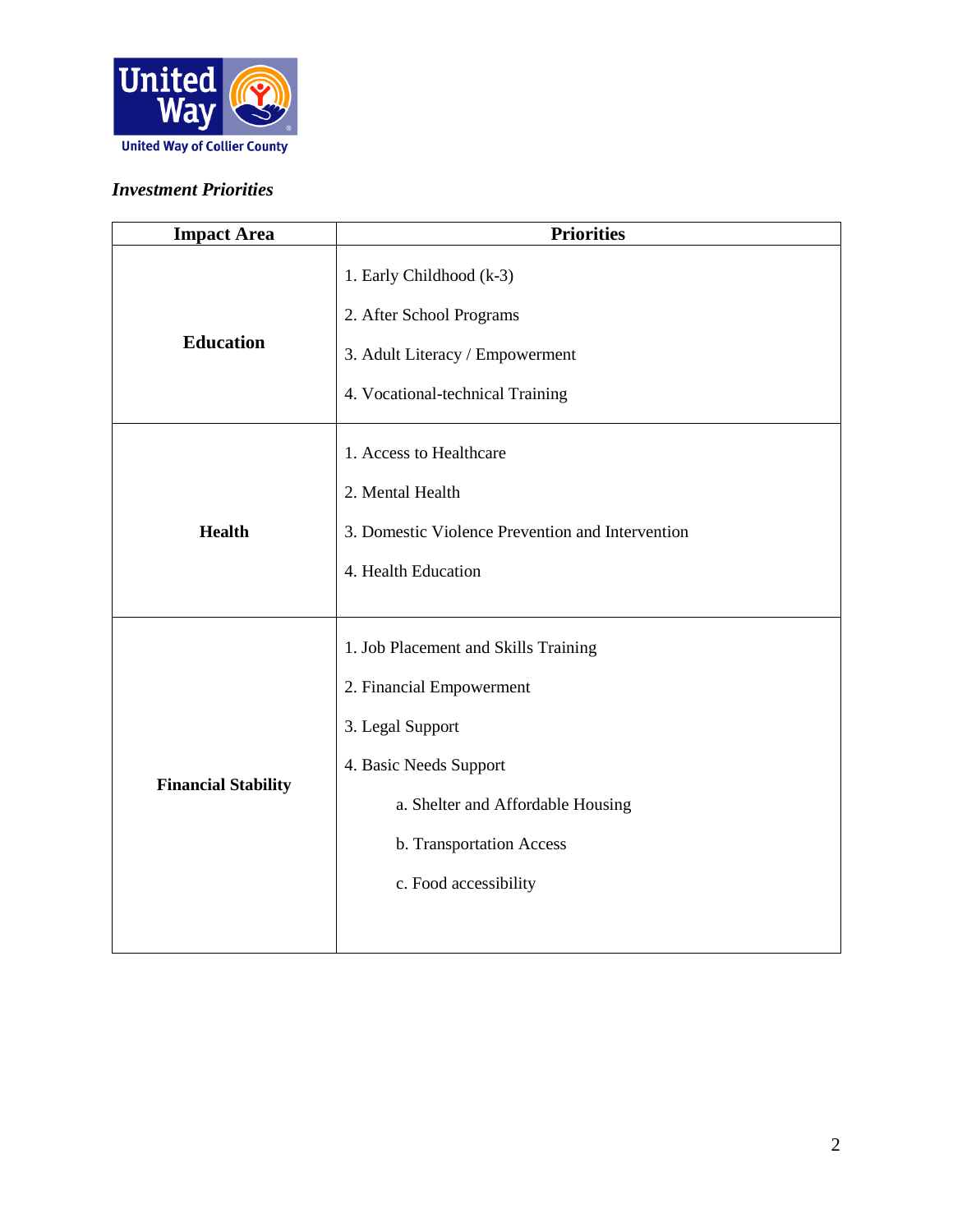

# *Funding Guidelines*

- UWCC values programs that are non-duplicative, emphasize collaboration, and leverage dollars from other donors;
- Minimum grant request is \$10,000;
- An agency may only apply for one (1) program;
- Grant funding **can** be used for stated operational, administrative, staffing, and supply expenses required to support the program;
- Grant funding **cannot** be used for:
	- o New programs;
	- o Individuals;
	- o Capital improvements (plans, building, renovation, etc.);
	- o Campaigns;
	- o Purchase of food; programs relating to food accessibility will only be considered if the goal is increasing access to food or related services;
	- o Organizations with religious or membership affiliations unless the program or project is open to the entire community, without regard to religious beliefs or membership status. Additionally, faith-based organizations must separate explicitly religious activities (religious worship, instruction, proselytization, etc.) from a funded program.
- Funding requests cannot exceed 75% of the total program budget;
- Agencies that are awarded grants will be required to submit, at minimum, an interim sixmonth progress report and final report on program outcome indicators. United Way of Collier County reserves the right to request interim financial information. It is the responsibility of grantees to remember and adhere to reporting deadlines and requests. Grantees are further subject to the written policies in the Agency Agreement, including without limitation, recoupment or "clawback" of payments made under this award for non-compliance.

#### *Reporting Requirements*

The total community impact of United Way of Collier County and all our funded partner agencies is much greater than any single organization alone. Donors are increasingly interested in seeing how local organizations are working together to change lives in our community, and the collective impact that results. To accomplish this, United Way of Collier County and our partners must work together to effectively measure and consistently communicate our shared value to the community.

Applicants are required to report on the following two (2) sections of data.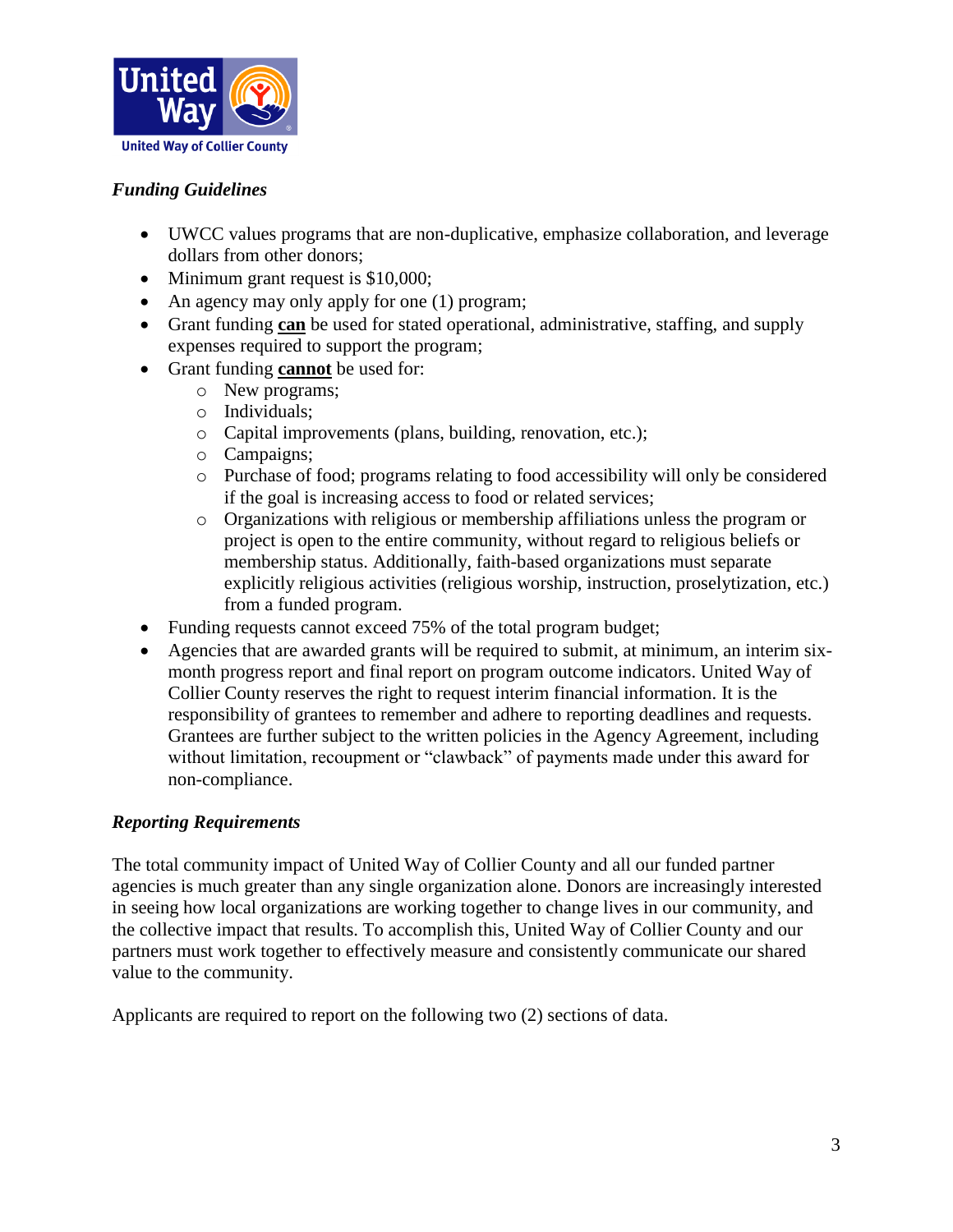

## **I. Program Outputs**

- a. Total number of unduplicated individuals served by the program
- b. Total number of unduplicated households served by the program
- c. Demographics of clients served by the program
	- o Age, sex, race/ethnicity, and household income
- d. Total number of volunteers
- e. Total number of volunteer hours

#### **II. Program Outcome Indicator Measures**

Outcome measurement is an important tool that strengthens programs and effectively communicates results. United Way of Collier County requires all applicants to complete outcome indicator planning. Chosen outcome indicators assist with initial, and for grantees, ongoing program evaluation.

- a. Applicants selected for an award will be required to report on a total of **three (3)** outcome indicator measures throughout the grant cycle. A minimum of one (1) outcome indicator should come from the list of measures below that correspond to your selected Impact Area. A competitive application will include more than one measure from the list and receive additional consideration. Applicants may select as many measures from the provided list as they determine practical.
- b. UWCC acknowledges applicants may already collect data on outcome indicators not included in the below list. Applicants selected for an award may report on up to two (2) additional measures not on the list to fulfill the requirement of **three (3)** total indicator measures.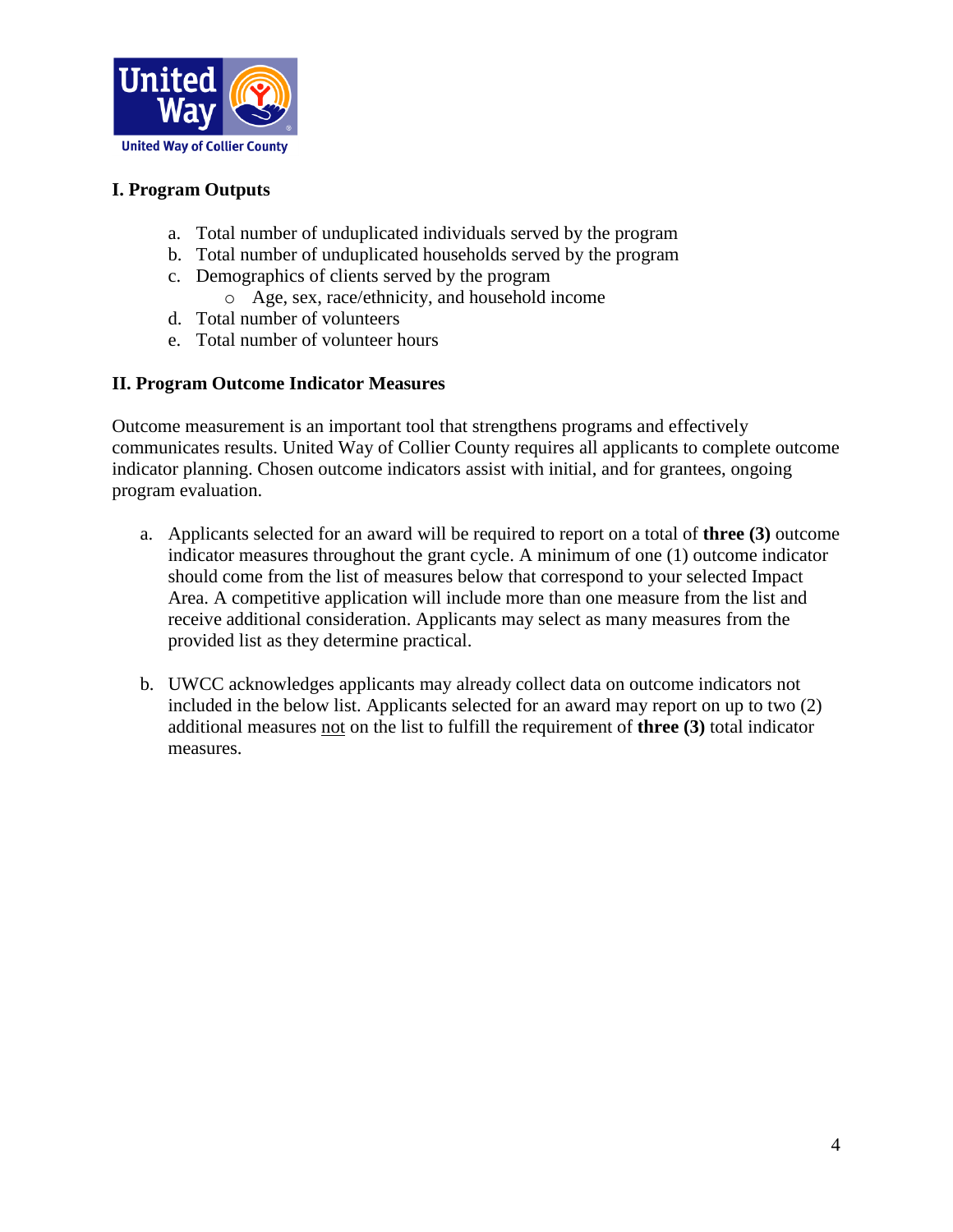

| <b>Impact</b> | <b>Priorities</b>                                                                                                                 | <b>Program Outcome Indicators</b>                                                                                                                                                                                                                                                                                                                                                                                                                                                                   |
|---------------|-----------------------------------------------------------------------------------------------------------------------------------|-----------------------------------------------------------------------------------------------------------------------------------------------------------------------------------------------------------------------------------------------------------------------------------------------------------------------------------------------------------------------------------------------------------------------------------------------------------------------------------------------------|
| Area          | 1. Early Childhood (k-3)<br>2. After School Programs<br>3. Adult Literacy /<br>Empowerment<br>4. Vocational-technical<br>Training | # of families/caregivers provided with tools,<br>information, resources, trainings, and/or teaching<br>skills<br># of children receiving literacy supports in k-3 or 4-<br>12 *Please specify<br># of children (k-3) reading at grade level<br>$#$ of children (k-3) assessed for their reading level<br># of children (ages 0-5) who achieved developmental<br>milestones<br># of children (ages 0-5) assessed for developmental<br>milestones<br>% of parents/caregivers who can continue working |
| EDUCATION     |                                                                                                                                   | % of youth who transition from middle to high<br>school on time<br>% of youth who earn passing grades in core subject<br>areas                                                                                                                                                                                                                                                                                                                                                                      |
|               |                                                                                                                                   | % of youth who maintain satisfactory or improve<br>attendance in school or at place of employment<br># of youth or adults who received their GED                                                                                                                                                                                                                                                                                                                                                    |
|               |                                                                                                                                   | # of youth or adults who gained employment                                                                                                                                                                                                                                                                                                                                                                                                                                                          |
|               |                                                                                                                                   | # of adults who gained employment or secured better<br>employment (part time to full time, benefits, salary<br>increase, etc.)                                                                                                                                                                                                                                                                                                                                                                      |
|               |                                                                                                                                   | # of youth or adults with increased skills in reading<br>and writing in English                                                                                                                                                                                                                                                                                                                                                                                                                     |
|               |                                                                                                                                   | # of youth or adults assessed for increased skills in<br>reading and writing in English                                                                                                                                                                                                                                                                                                                                                                                                             |
|               |                                                                                                                                   | # of individuals served who receive job skills<br>training or experience                                                                                                                                                                                                                                                                                                                                                                                                                            |
|               |                                                                                                                                   | # of individuals who earned job-relevant licenses,<br>certificates, and/or credentials                                                                                                                                                                                                                                                                                                                                                                                                              |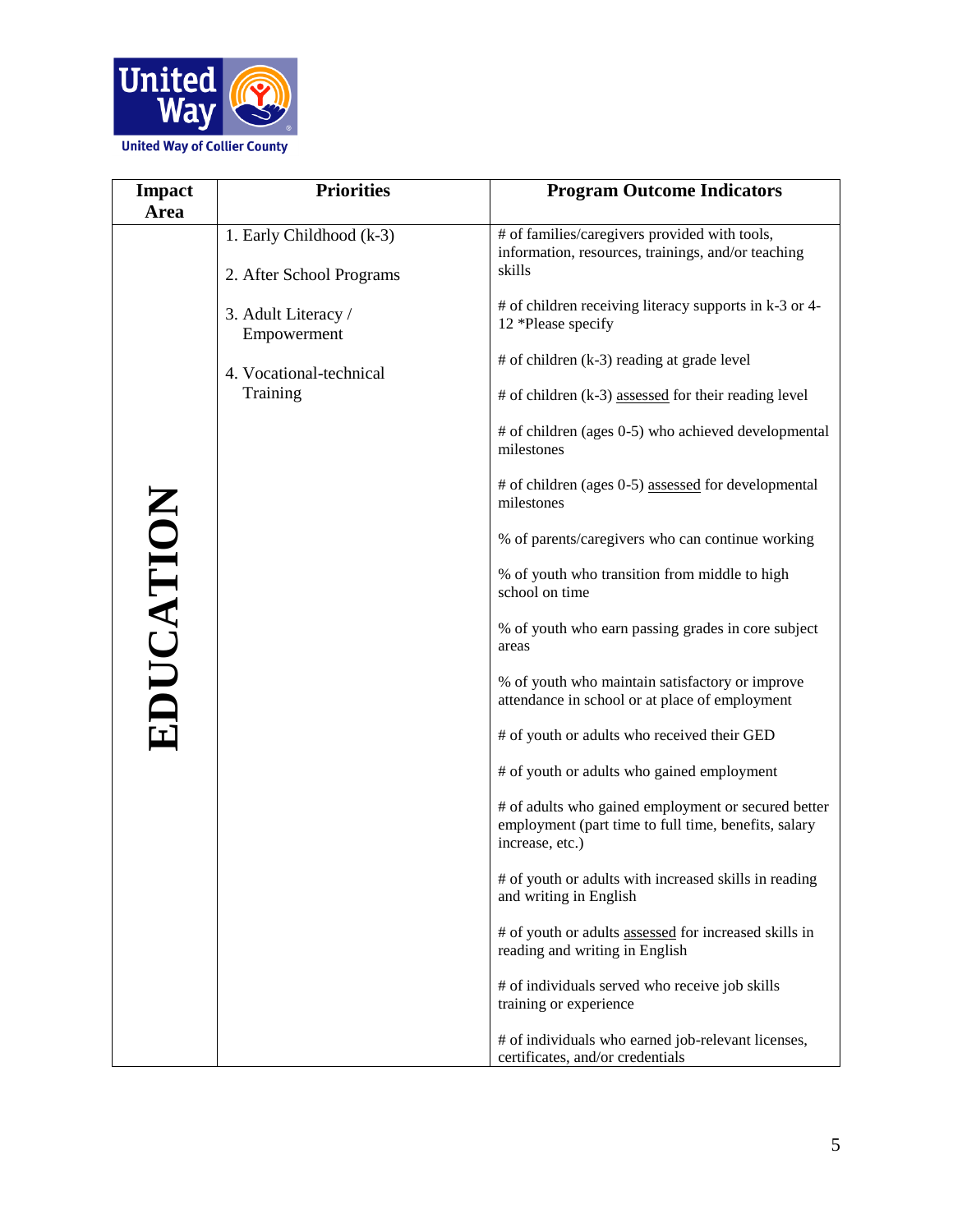

| <b>Impact</b><br><b>Area</b> | <b>Priorities</b>                                                 | <b>Program Outcome Indicators</b>                                                                                         |
|------------------------------|-------------------------------------------------------------------|---------------------------------------------------------------------------------------------------------------------------|
|                              | 1. Access to Healthcare                                           | Total amount of resources invested in access to health                                                                    |
|                              | 2. Mental Health                                                  | $#$ of staff or volunteers trained to deliver quality programs $\&$<br>services                                           |
|                              | 3. Domestic and Family<br>Violence Prevention and<br>Intervention | # of clients served participating in physical activity and/or<br>healthy food access/nutrition programs                   |
|                              | 4. Health Education                                               | # of clients served without insurance                                                                                     |
|                              |                                                                   | # of clients served on a sliding scale fee                                                                                |
|                              |                                                                   | # clients who avoided or reduced risky behaviors (e.g.<br>alcohol, drug abuse)                                            |
|                              |                                                                   | # of clients assessed for avoiding or reducing risky behaviors<br>(e.g. alcohol, drug abuse)                              |
|                              |                                                                   | # of clients served who acquired immediate safety for<br>themselves and if applicable, their children                     |
|                              |                                                                   | # of clients transported to healthcare appointments                                                                       |
| HEALTH                       |                                                                   | # of clients enrolled in a food assistance program (SNAP,<br>WIC, etc.)                                                   |
|                              |                                                                   | # of clients enrolled in medical insurance (CHIP, Medicaid,<br>Medicare, etc.)                                            |
|                              |                                                                   | % of clients empowered to develop their strengths, acquire<br>skills/knowledge needed to progress their personal recovery |
|                              |                                                                   | % of clients with increased understanding of health and<br>wellbeing                                                      |
|                              |                                                                   | # of clients assessed for an increase in their understanding of<br>health and wellbeing                                   |
|                              |                                                                   | % of clients receiving treatment based on provided<br>screenings or tests                                                 |
|                              |                                                                   | % of clients with improved quality of life                                                                                |
|                              |                                                                   | # of clients assessed for improvement in their quality of life                                                            |
|                              |                                                                   | # of clients who developed health and wellness-related<br>knowledge, beliefs, and behaviors                               |
|                              |                                                                   |                                                                                                                           |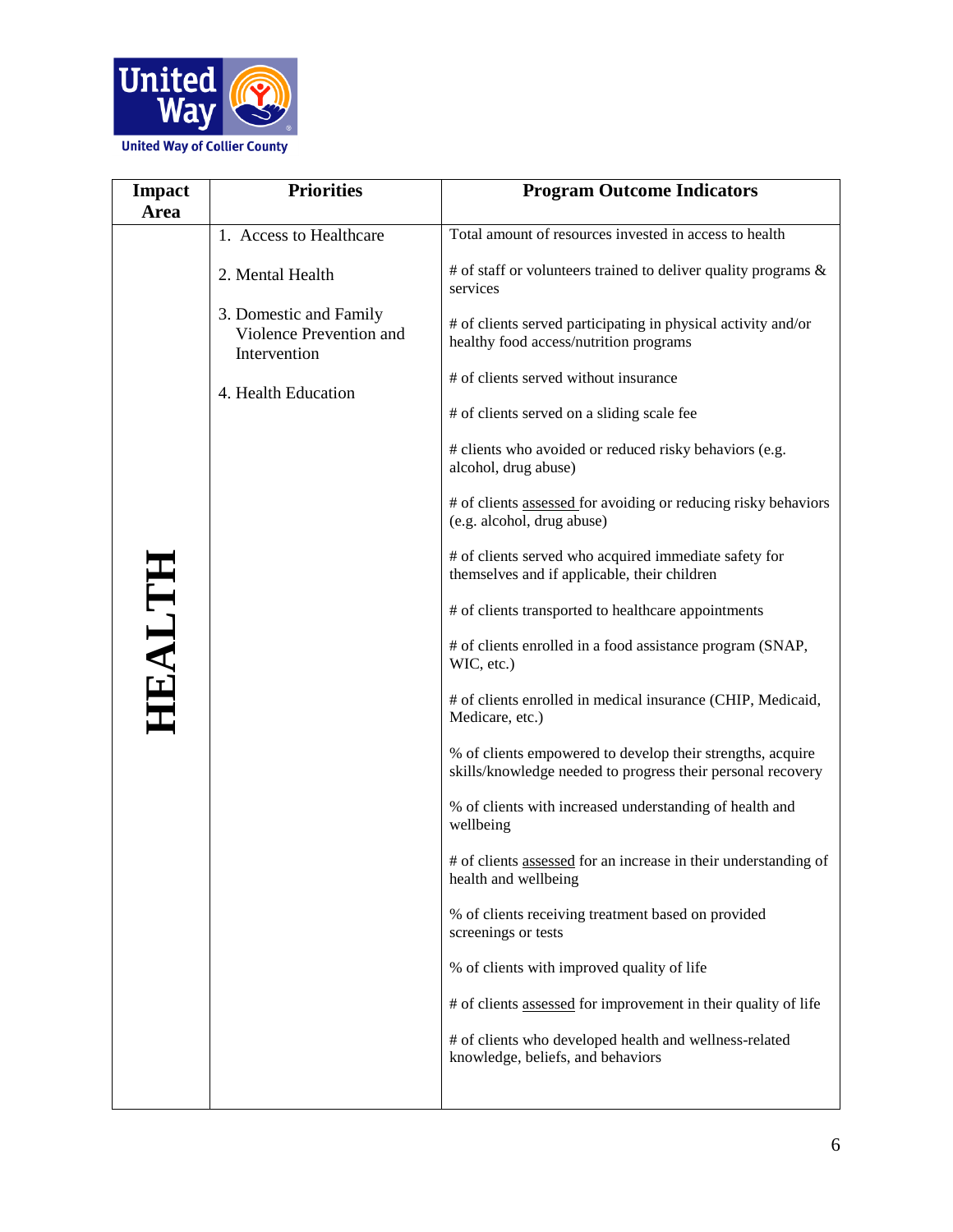

| <b>Impact</b><br>Area | <b>Strategic</b><br><b>Priorities</b>   | <b>Program Outcome Indicators</b>                                                                                                                  |
|-----------------------|-----------------------------------------|----------------------------------------------------------------------------------------------------------------------------------------------------|
|                       | 1. Job Placement and Skills<br>Training | # of clients served who increased their disposable income by<br>accessing benefits or financial services/products allowing<br>them to reduce costs |
|                       | 2. Financial Empowerment                | # of clients who gained employment                                                                                                                 |
|                       | 3. Legal Support                        | # of clients served who maintained their job or wages                                                                                              |
|                       | 4. Basic Needs Support                  | # of clients served who increased their wages or benefits                                                                                          |
|                       | a. Shelter and affordable<br>housing    | % of individuals served who earned job-relevant licenses,<br>certificates, and/or credentials                                                      |
|                       | b. Transportation access                | # of clients who have access to opportunities to improve<br>financial stability and achieve self-sufficiency                                       |
|                       | c. Food accessibility                   | # of families that maintained housing                                                                                                              |
|                       |                                         | # of families no longer experiencing homelessness                                                                                                  |
|                       |                                         | # of families who accessed more affordable housing                                                                                                 |
|                       |                                         | # of households that received emergency support services<br>(rent/mortgage, utility, food, etc. assistance - please specify)                       |
| INANCIAL STABILITY    |                                         | # of clients transported to workplace or social service<br>provider                                                                                |
|                       |                                         | % of clients with homeowner/tenant satisfaction                                                                                                    |
|                       |                                         | # of clients who stopped or reduced debt collection activity<br>or received assistance with bankruptcy proceedings                                 |
|                       |                                         | # of clients who maintained or secured custody of children                                                                                         |
|                       |                                         | # of clients who maintained or increased child support                                                                                             |
|                       |                                         | # of parents/caregivers who can continue working                                                                                                   |
|                       |                                         | % of clients who are food insecure                                                                                                                 |
|                       |                                         | # served who gained knowledge of how to<br>access/produce/preserve healthy foods                                                                   |
|                       |                                         |                                                                                                                                                    |
|                       |                                         |                                                                                                                                                    |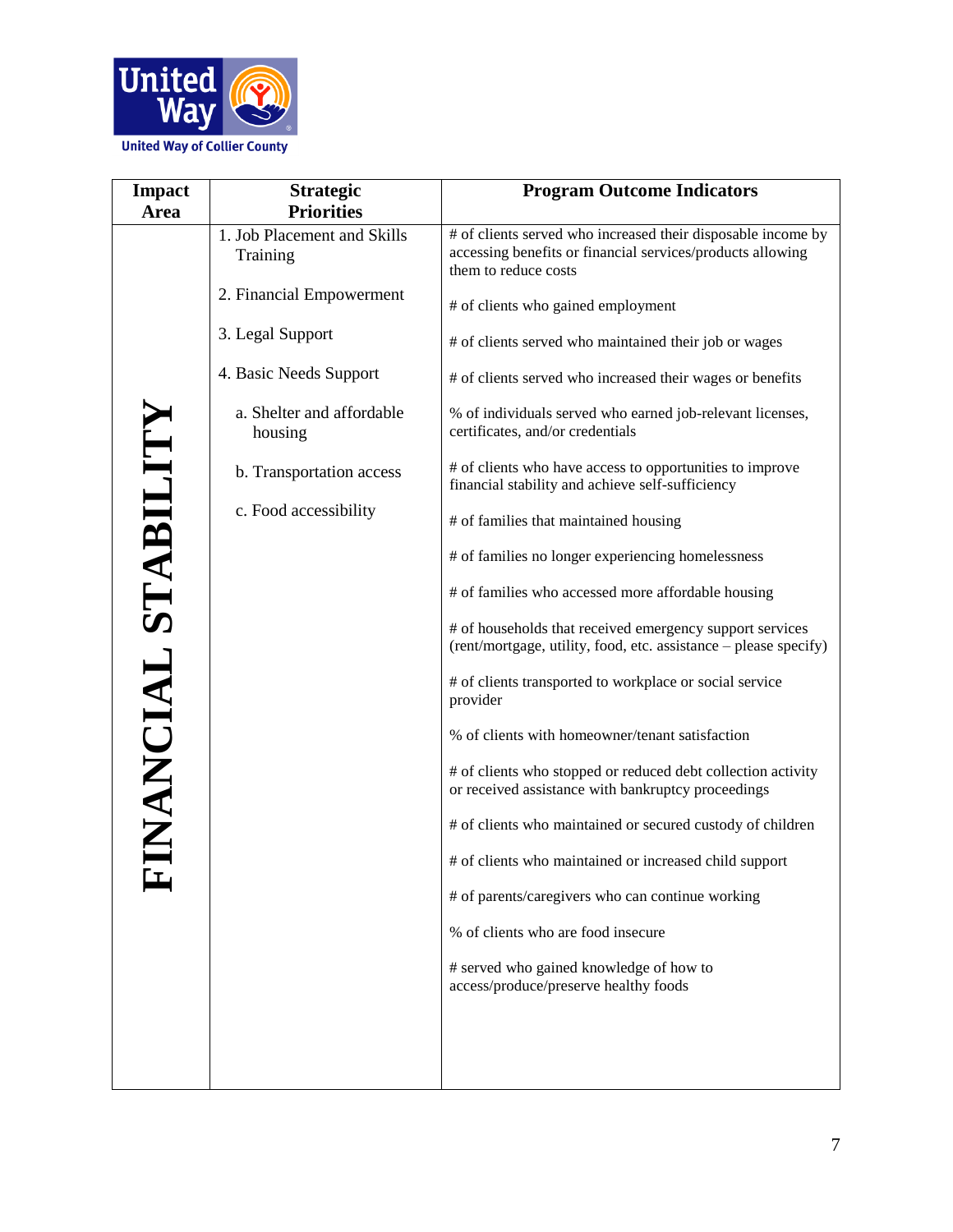

# *Application Rubric: FY 2020-21*

Applications not meeting a minimum threshold of 70 points are automatically ineligible.

Rating Scale:  $1 = 0\%$ ,  $2 = 25\%$ ,  $3 = 50\%$ ,  $4 = 75\%$ ,  $5 = 100\%$  of possible points

FY 2018-19 funded program? \_\_\_ Yes \_\_\_ No Semi-annual report 1 submitted on time? \_\_\_ Yes \_\_\_ No Semi-annual report 2 submitted on time? \_\_\_ Yes \_\_\_ No

| Criteria                                                                                                            |  | <b>Possible</b><br><b>Points</b> |
|---------------------------------------------------------------------------------------------------------------------|--|----------------------------------|
| <b>I. Organizational Health</b>                                                                                     |  | 15                               |
| Agency has strong organizational management practices                                                               |  | 5                                |
| Agency has strong board governance practices                                                                        |  | 5                                |
| Agency has strong financial management practices                                                                    |  | 5                                |
| II. Alignment with United Way of Collier                                                                            |  | 30                               |
| Program aligns with United Way of Collier's impact areas/priorities                                                 |  | 15                               |
| Program serves the ALICE population                                                                                 |  | 15                               |
| <b>III. Program Need and Design</b>                                                                                 |  | 15                               |
| Identifies the root cause of an issue; program bridges identified gap(s)                                            |  | 5                                |
| Application adequately documents need, including data and existing waitlists                                        |  | 5                                |
| Outputs and outcome indicators are clearly defined and make sense                                                   |  | 5                                |
| <b>IV. Collaboration</b>                                                                                            |  | 10                               |
| Agency and program(s) demonstrate active partnerships and collaboration                                             |  | 5                                |
| Program(s) is/are not a duplication of existing services                                                            |  | 5                                |
| <b>V. Grant Request</b>                                                                                             |  | 30                               |
| Program for which funding is being requested is clearly outlined and<br>demonstrates what X dollars will accomplish |  | 5                                |
| Outlines how the program will empower ALICE to move from crisis to<br>economic stability                            |  | 20                               |
| Budget is realistic and appropriate                                                                                 |  | 5                                |
| <b>Total Points</b>                                                                                                 |  | <b>100</b>                       |